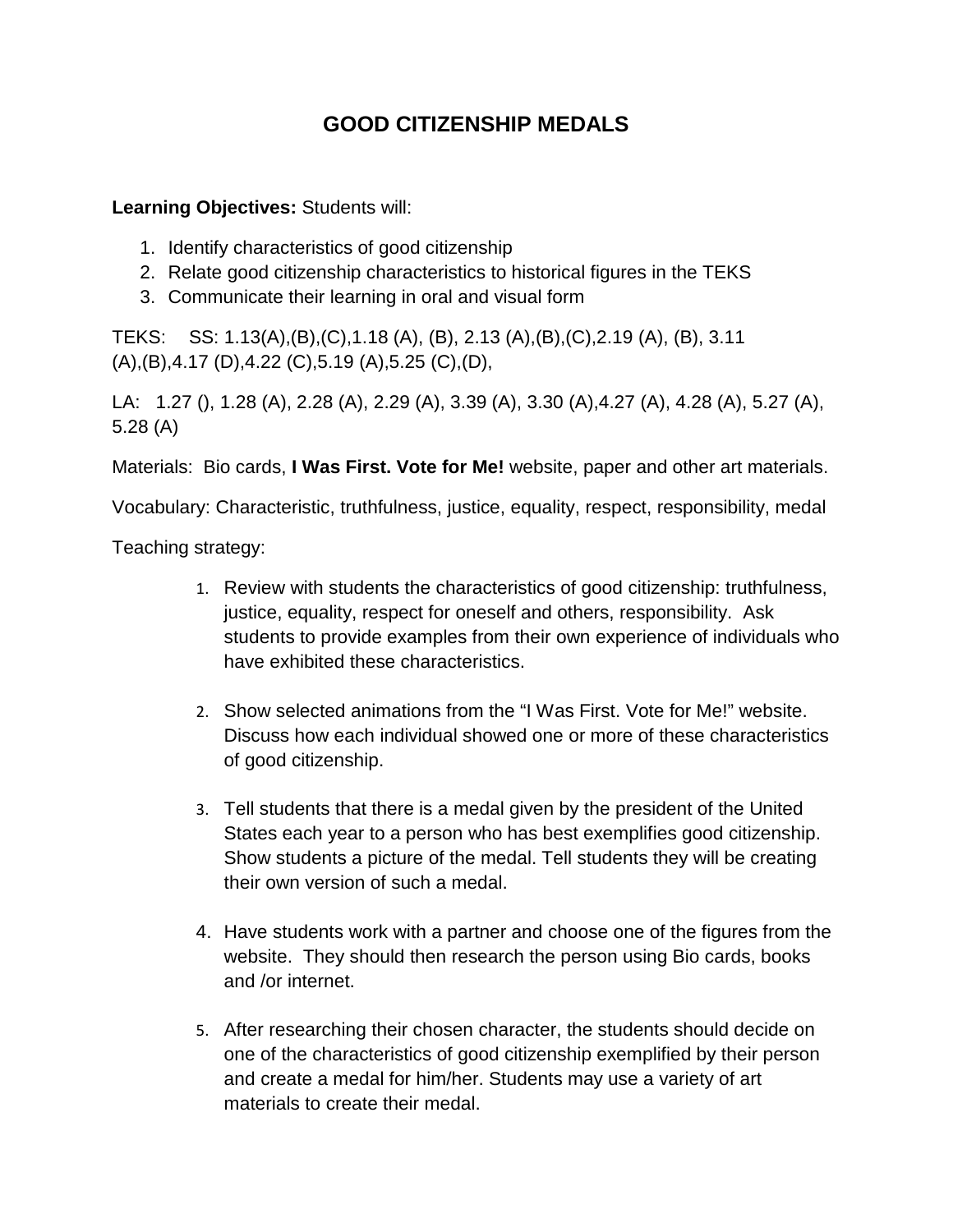- 6. After medals are finished, students should complete the worksheet " A Good Citizenship Medal".
- 7. Hold a medal presentation ceremony in which students "present" their medal to their chosen person, explaining to the class why the particular medal is being awarded and the significance of their design.

Extension for Gifted and Talented: Students can research past recipients of the Presidential Citizenship Award and analyze their contributions to society as well as the characteristics of citizenship they showed.



**Presidential Citizens Award**